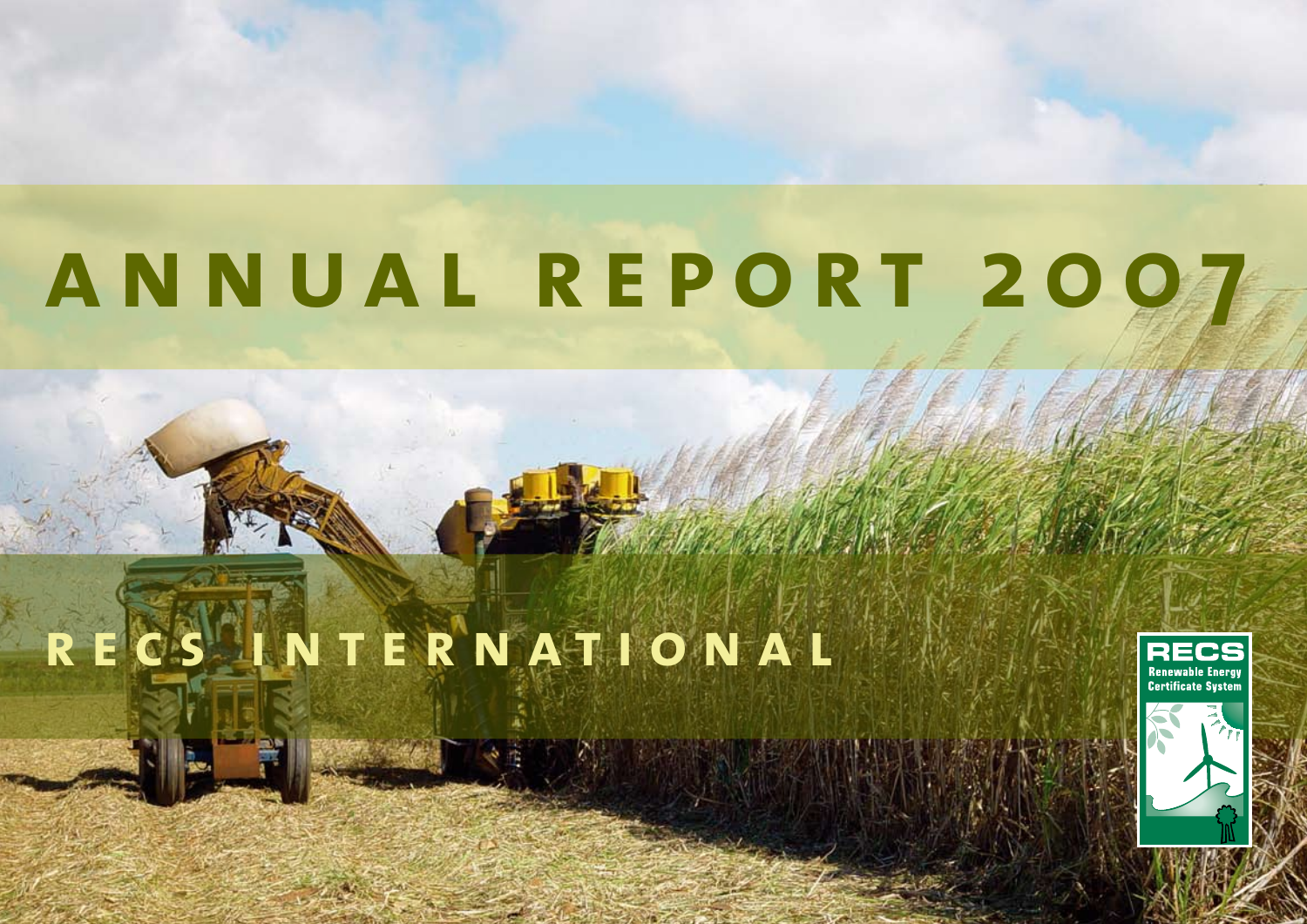### <span id="page-1-0"></span>**from the president**

RECS International is one of the largest associations in the energy sector actively participating in the development of renewable energy markets. Collaboration with other organisations such as EURELECTRIC, EFET and the Association of Issuing Bodies (AIB), NGOs and the EU Commission has been successful, which has further helped RECS International to become the major actor in its field.

The year 2007 was quite successful for RECS International. In 2007 we welcomed 37 new members which brings us to a total number of 206 members in 2007.

The collaboration with the AIB remains important. The standardisation of green certificates within the European Energy Certificate System (EECS) and the development of the infrastructure enabling cross border trade within Europe, which the AIB is working on together with RECS International, are still pillars for the functioning of the market for renewable energy and certificates.

Apart from the developments within RECS International as an association, we also witnessed some major changes in the market. The volume of certificates doubles every year and the percentage of redeemed certificates is still increasing. Some governments have recognised the importance of the use of the Guarantee of Origin and this is reflected in new legislations regulating the use of the Guarantee of Origin.

On the demand side we saw that electricity suppliers and public authorities found their way to the green certificates market and that they voluntarily purchase certificates directly on the market to make their electricity consumption green. To validate the claim of green supply and/or green consumption, the Quality Standard was introduced successfully.

With the new EU renewables Directive to be expected in January 2008 a new interesting period will start. Activities at the end of 2007 and in 2008 will be dominated by the discussions about the new Directive. For RECS International the focus will be on the tradability of the Guarantee of Origin.

> *Claes Hedenström President RECS International*

### **[introduction](#page-2-0) [policy issue](#page-3-0) s [quality standar](#page-5-0) d [recs-i members](#page-6-0) [market statistic](#page-7-0) s [organisatio](#page-9-0) n [financial](#page-11-0) s [meeting](#page-12-0) s [member](#page-13-0) s [contac](#page-15-0) t**

**president**



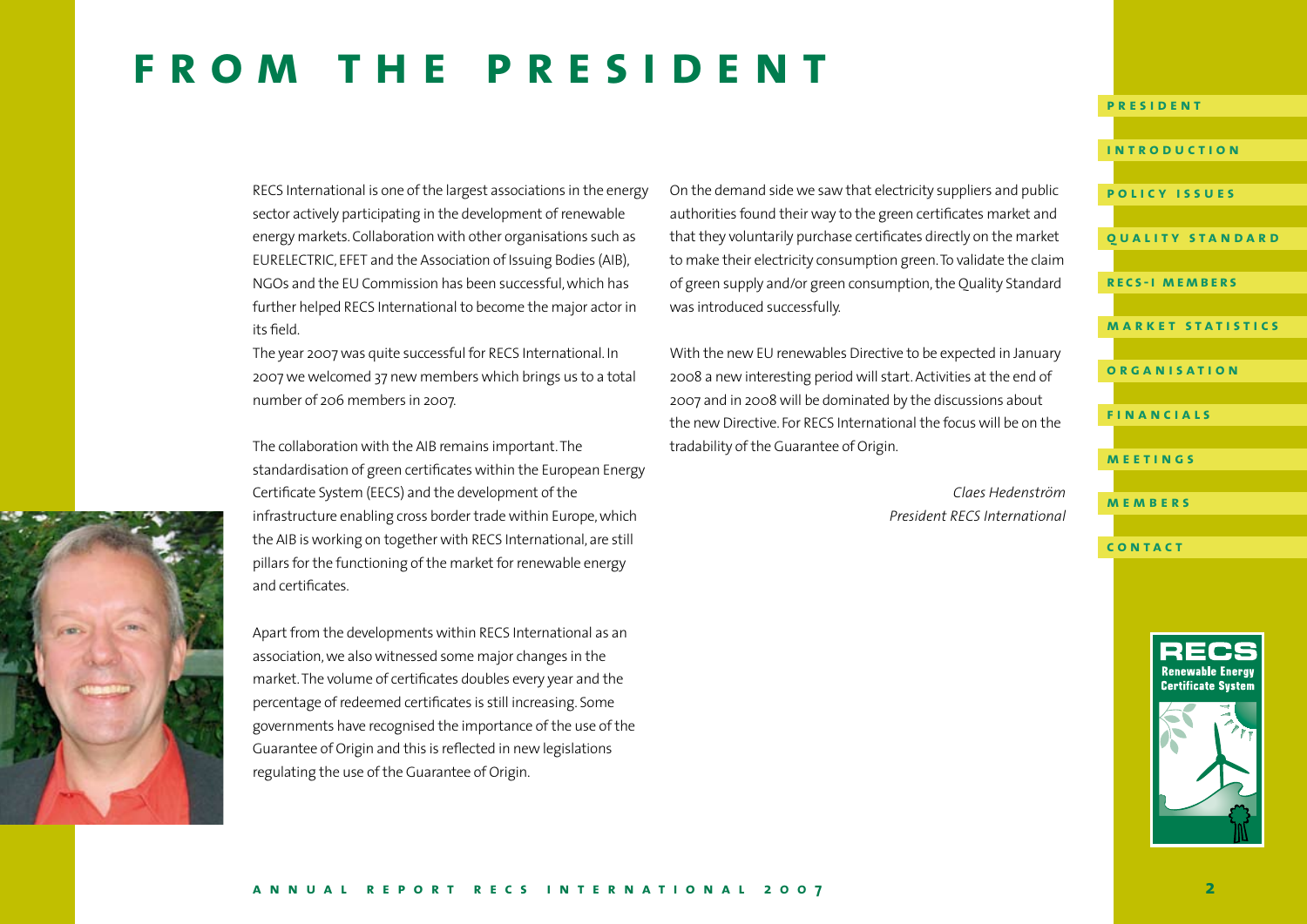# <span id="page-2-0"></span>**introduction**

RECS International promotes a pan-European renewable electricity market, facilitated by a commonly accepted and harmonised European information system.

In 2007 RECS International worked on this pan-European market on several levels linked to different topics. In 2007 the two most important were: (1) Policy issues and lobby activities (2) Quality Standard

In this annual report we first present the activities concerning policy issues and lobby activities, as well as for the Quality Standard. The new renewables Directive asked for a lot of attention from RECS International.

In the second part of this annual report we inform you about RECS International as an association, the people involved in the Board and Working Groups, and we provide the financial overview 2007 of RECS International.

**[policy issue](#page-3-0) s**

**[quality standar](#page-5-0) d**

**[recs-i members](#page-6-0)**

**[market statistic](#page-7-0) s**

**[organisatio](#page-9-0) n**

**[financial](#page-11-0) s**

**[meeting](#page-12-0) s**

**[member](#page-13-0) s**

**[contac](#page-15-0) t**

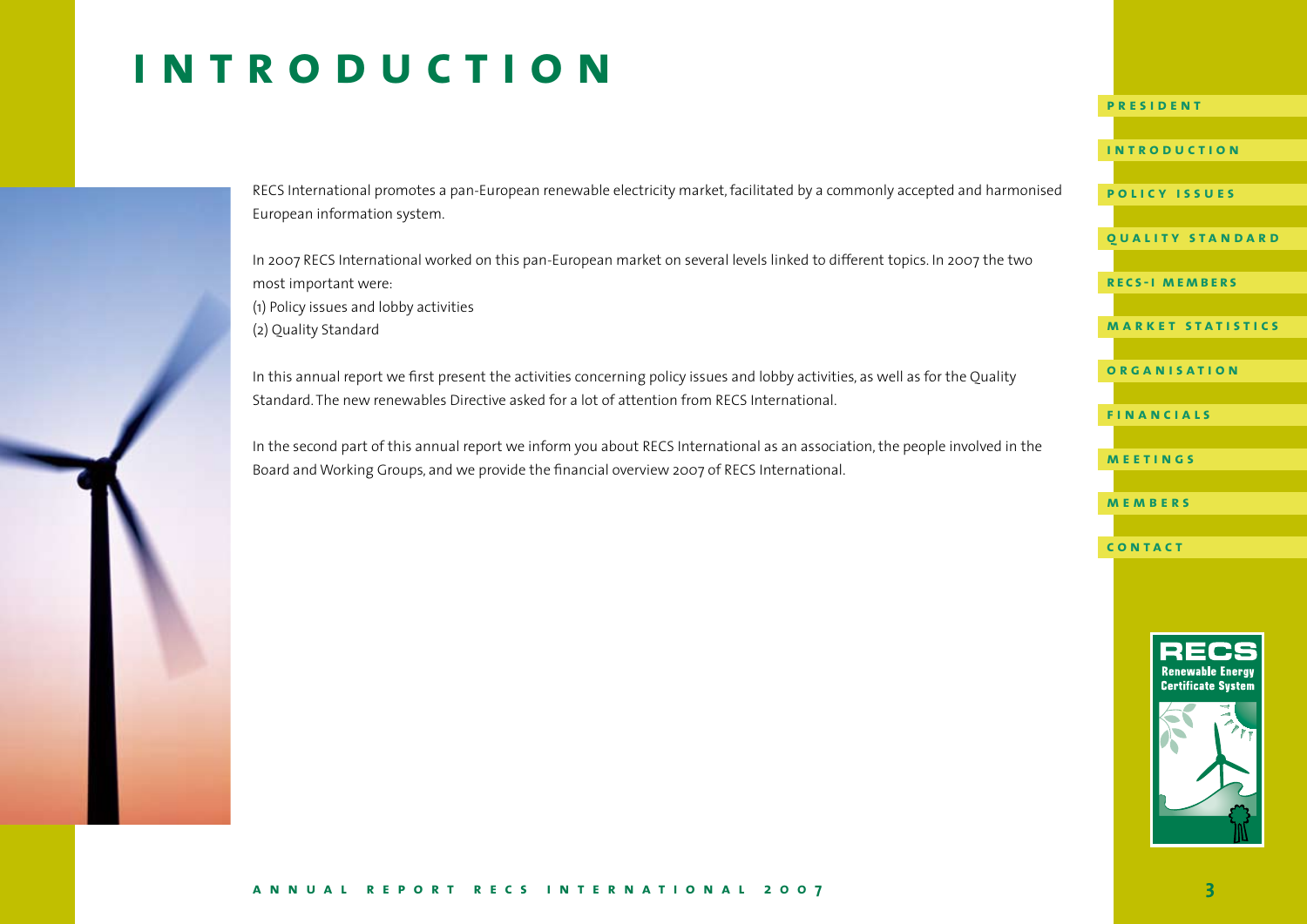# <span id="page-3-0"></span>**policy issues**



#### **our main message**

The renewables Directive will fix the main elements in national legislation for the coming ten years. It is the interest of RECS International to have the Guarantee of Origin ready for target counting and for disclosure purposes. To enable a pan-European market for renewable energy the Guarantee of Origin needs to be defined as a clear instrument to facilitate trade.

#### **what were the main activities in 2007 ?**

To spread our message, RECS International published various papers and press releases:

- 9 February 2007: "The Commission fails to establish a market for Renewable Energy". A reaction on the Renewable Road Map COM(2006)848 and the Green Paper follow-up action, Progress in renewable electricity, COM(2006)849 final.
- 3 July 2007: "Market Green Certificates becomes mature".
- To facilitate the growing market of certificate trading, RECS International developed standard contracts for multiple and single delivery certificate trade.
- 19 July 2007: "New market rules to make European renewable energy cheaper".

At the European seminar "Renewables 2020" in Lisbon on 13 July 2007, RECS International presented the internal market concept, which allows Member States to import limited volumes of renewable energy, and assists them in complying with the national targets, without the need for harmonising support systems.

- 26 October 2007: "Trade barriers to renewable energy in conflict with EU market laws". A follow up on a workshop held in London about the legal issues of international renewable energy trade, with the main message: "The option to limit imports will protect the existing successful markets for renewable energy. Moreover, this option can be legally justified".
- 7 November 2007: "Incentives for renewable energy must fit within the European market framework." A joint call from RECS International, EURELECTRIC and EFET on the European Commission that "it is of vital importance not to close off over one third of the European electricity market through the creation or continuation of non-market based incentive mechanisms."
- 28 November 2007: "Characteristics of a future European internal market for RES-E, based upon the Guarantee of Origin". A report by Ecofys on the characteristics of a "future European internal market for electricity generation from renewable energy sources (RES-E), based upon a standardised Guarantee of Origin."

#### **[president](#page-1-0)**

**[introduction](#page-2-0)**

#### **policy issue s**

**[quality standar](#page-5-0) d**

**[recs-i members](#page-6-0)**

**[market statistic](#page-7-0) s**

#### **[organisatio](#page-9-0) n**

**[financial](#page-11-0) s**

**[meeting](#page-12-0) s**

**[member](#page-13-0) s**

**[contac](#page-15-0) t**



#### **annual report recs international 2007**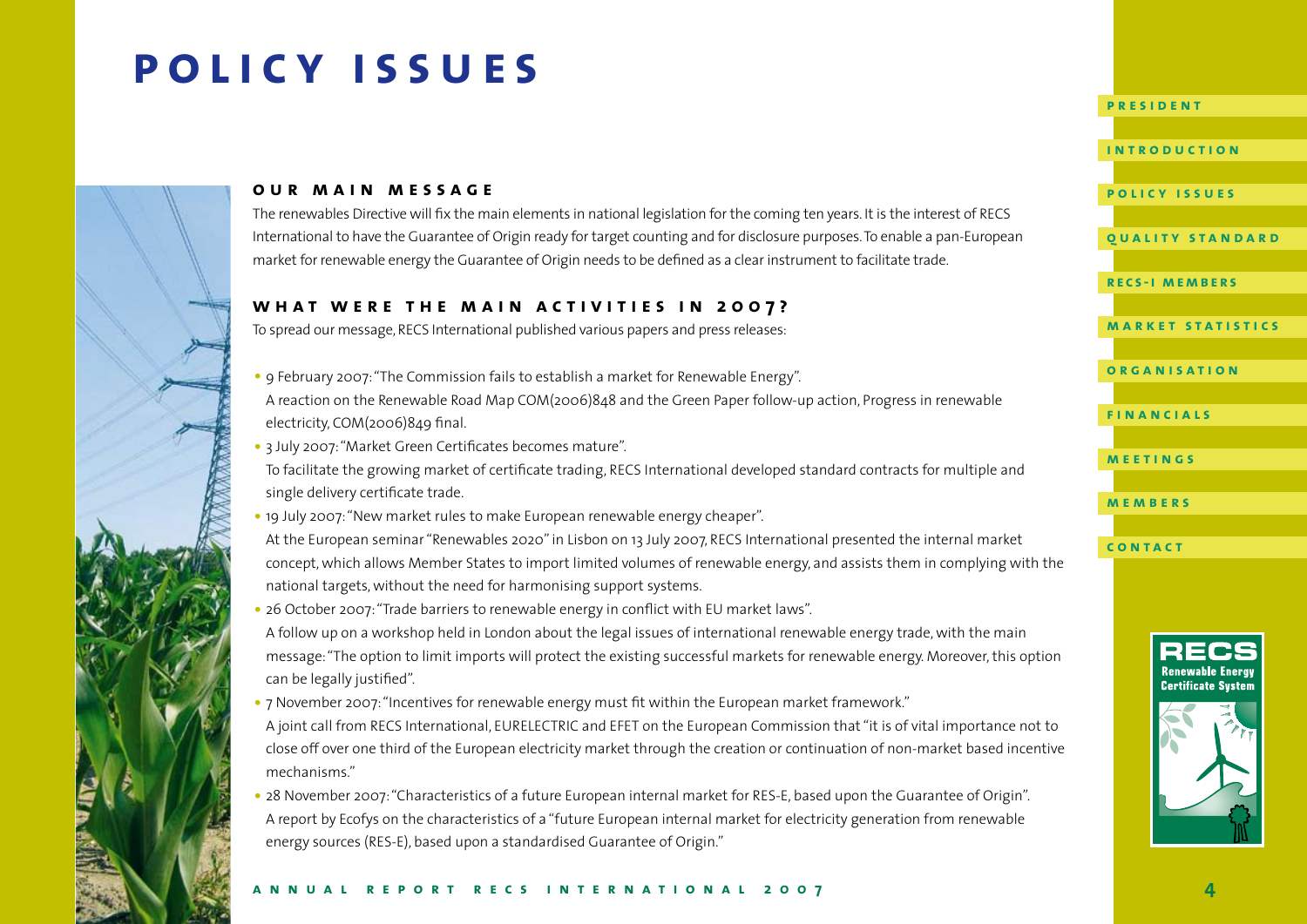

•19 December 2007: "Tradability of renewable energy will lead to cost efficiency". As a follow up on the Ecofys report, RECS International recommends a stepwise introduction of a trade system, which "if properly designed, will decrease the support costs for power from renewable energy, while enabling the as yet untapped cheap European potential of green power to be developed."

In addition, RECS International organised several visits to DG TREN and DG ENV representatives and we were present at the European seminar "Renewables 2020" in July, as well as at the Amsterdam Forum in October. For an overview of all meetings, see chapter "Meetings".

Overall, RECS International cooperates with interest groups like EURELECTRIC, EUGENE, WWF and others to strengthen our messages. On the national level the RECS teams try to stimulate the public debate and to promote the use of the standardised Guarantee of Origin.



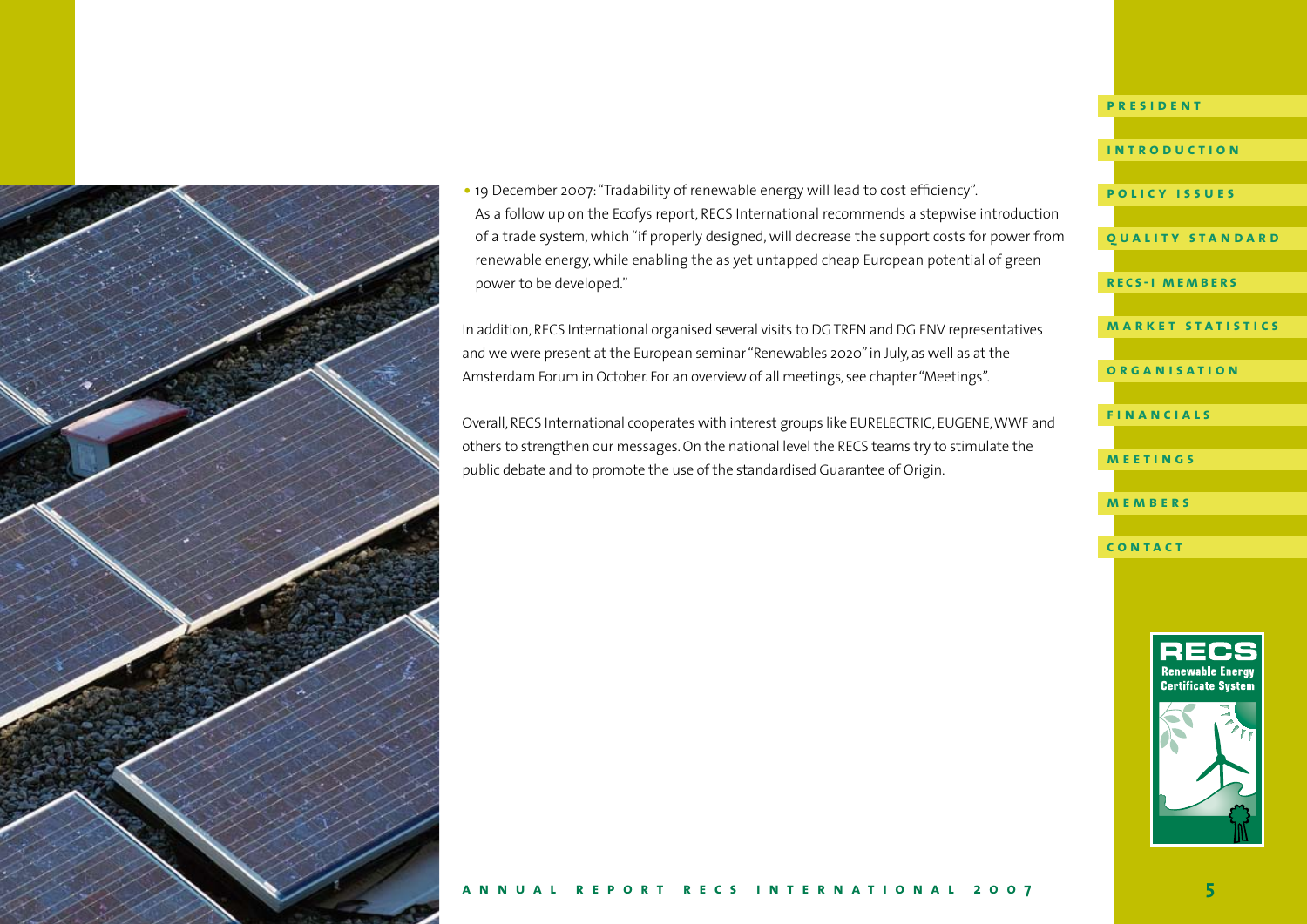# <span id="page-5-0"></span>**quality standard**



In 2007 RECS International rolled out the Quality Standard for electricity suppliers and consumers who want to prove that they indeed supply and consume electricity from renewable energy sources. In both cases, the Quality Standard gives proof of the origin of the green electricity. The Quality Standard has three main target audiences: corporate end-users, public authorities and electricity suppliers. For each separate group motivation for the use of the label was formulated. For corporate end-users and public authorities, one of the main reasons to apply for the Quality Standard is that it fits well into their Corporate Social Responsibility Strategy. Furthermore, public authorities, when using the Quality Standard, are a good model for RES-E. For electricity suppliers, the use of the Quality Standard can enhance their customers' trust.

#### **what is our main message?**

In the electricity market the physical flows cannot be followed. However, the Quality Standard logo can be linked to the claim of supplied and consumed green electricity based on the redemption of EECS certificates.

#### **what were the main activities?**

In order to effectively attract Quality Standard users, several activities were undertaken and realised in 2007 within the Working Group Demand Side of RECS International:

- For the Quality Standard and for RECS International, the website was restructured.
- A separate logo was designed for the Quality Standard, alongside the formulation of regulations for the use of the logo.
- The background paper for the Quality Standard was finalised and approved.
- Audit statements for the green bookkeeping of the Quality Standard were drafted.
- The annual fee for the Ouality Standard was set:  $\epsilon$  100 for RECS members,  $\epsilon$  300 for non RECS members. At the moment there are a total of 7 registered users.

#### **[president](#page-1-0)**

#### **[introduction](#page-2-0)**

**[policy issue](#page-3-0) s**

#### **quality standar d**

**[recs-i members](#page-6-0)**

#### **[market statistic](#page-7-0) s**

**[organisatio](#page-9-0) n**

#### **[financial](#page-11-0) s**

**[meeting](#page-12-0) s**

**[member](#page-13-0) s**

**[contac](#page-15-0) t**

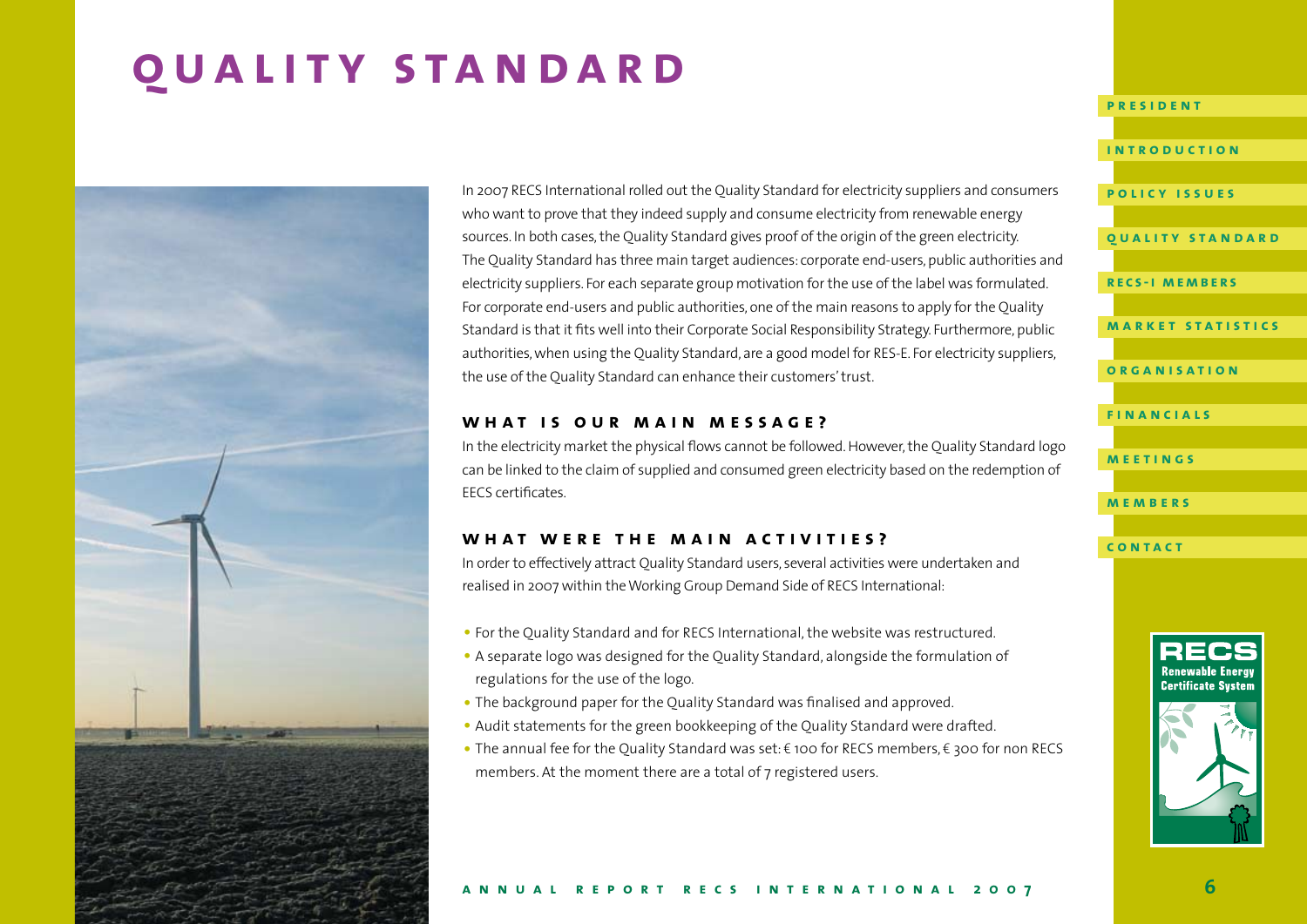# <span id="page-6-0"></span>**recs international members**

#### **new members**

In 2007, 37 members were newly registered. The largest part of these new members come from Germany, Italy and France. Also, there are now three South African (associate) members. With the membership of DLA Piper (United Kingdom), a new working group (Legal Working Group) was set up.

#### **existing members**

RECS International kept all members informed in 2007 about both the benefits of participating in the market for the Guarantee of Origin, as well as the association and its activities. Several tools were used for this:

- Access to specific and protected information (amongst others by means of our (members) website)
- Access to interesting seminars, workshops and RECS/AIB regular meetings
- •Discount on participation fee of such seminars, workshops and RECS/AIB meetings
- Close interaction with the AIB
- •Influence in decision making processes (internal and external) of RECS International
- Alerts to the members about press releases (see also chapter "Policy issues")



**[president](#page-1-0)**

**[introduction](#page-2-0)**

#### **[policy issue](#page-3-0) s**

**[quality standar](#page-5-0) d**

**recs-i members**

**[market statistic](#page-7-0) s**

**[organisatio](#page-9-0) n**

**[financial](#page-11-0) s**

**[meeting](#page-12-0) s**

**[member](#page-13-0) s**

**[contac](#page-15-0) t**

**Certificate Syster** 



**7**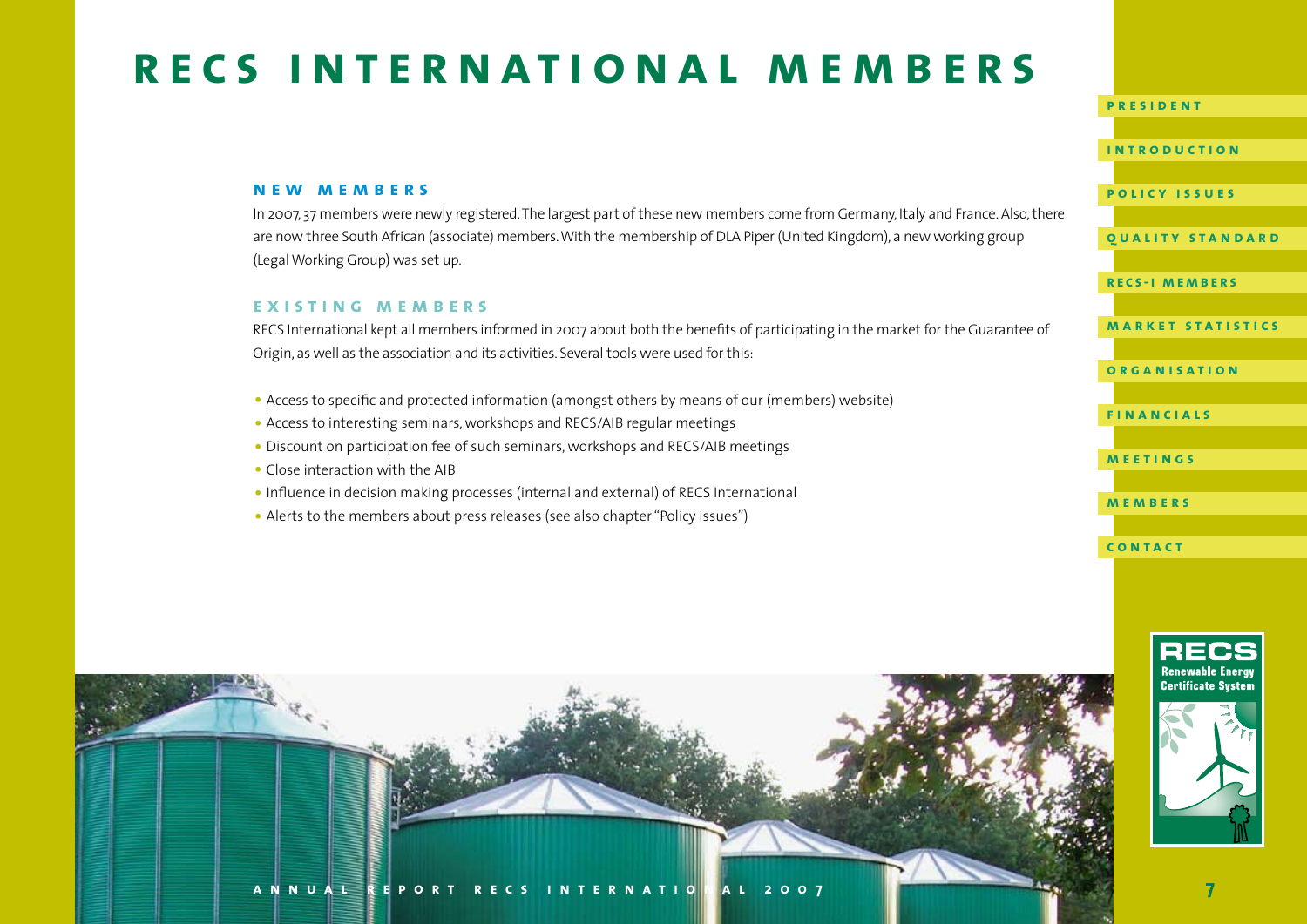# <span id="page-7-0"></span>**market statistics<sup>1</sup>**

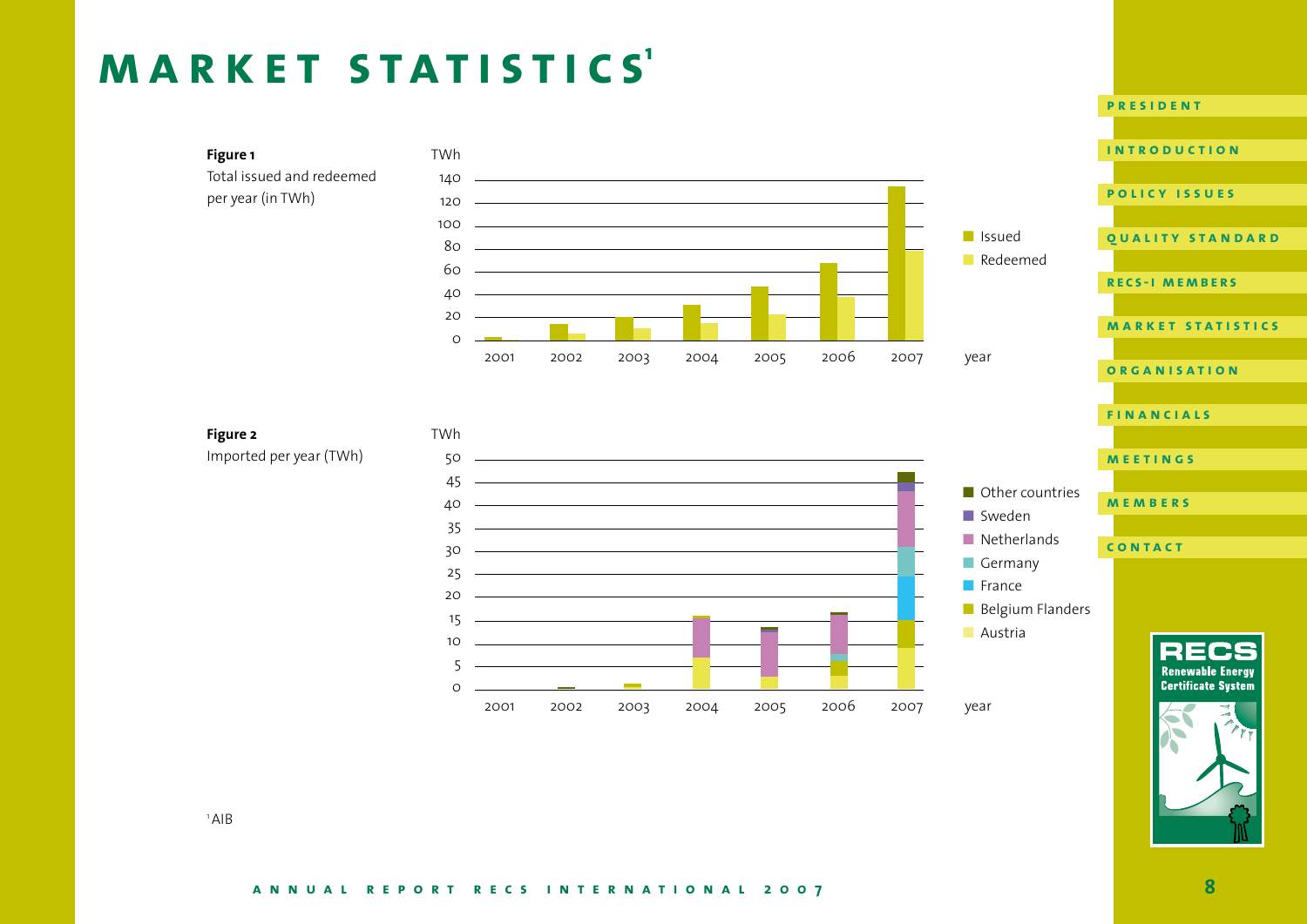#### **Figure 3** Exported per country (TWh)

TWh





#### **Figure 4**

Issued per technology (in percentage of total)



### **[introduction](#page-2-0) [policy issue](#page-3-0) s [quality standar](#page-5-0) d [recs-i members](#page-6-0) [market statistic](#page-7-0) s [organisatio](#page-9-0) n [financial](#page-11-0) s [meeting](#page-12-0) s [member](#page-13-0) s [contac](#page-15-0) t**

**[president](#page-1-0)**



#### **annual report recs international 2007 9**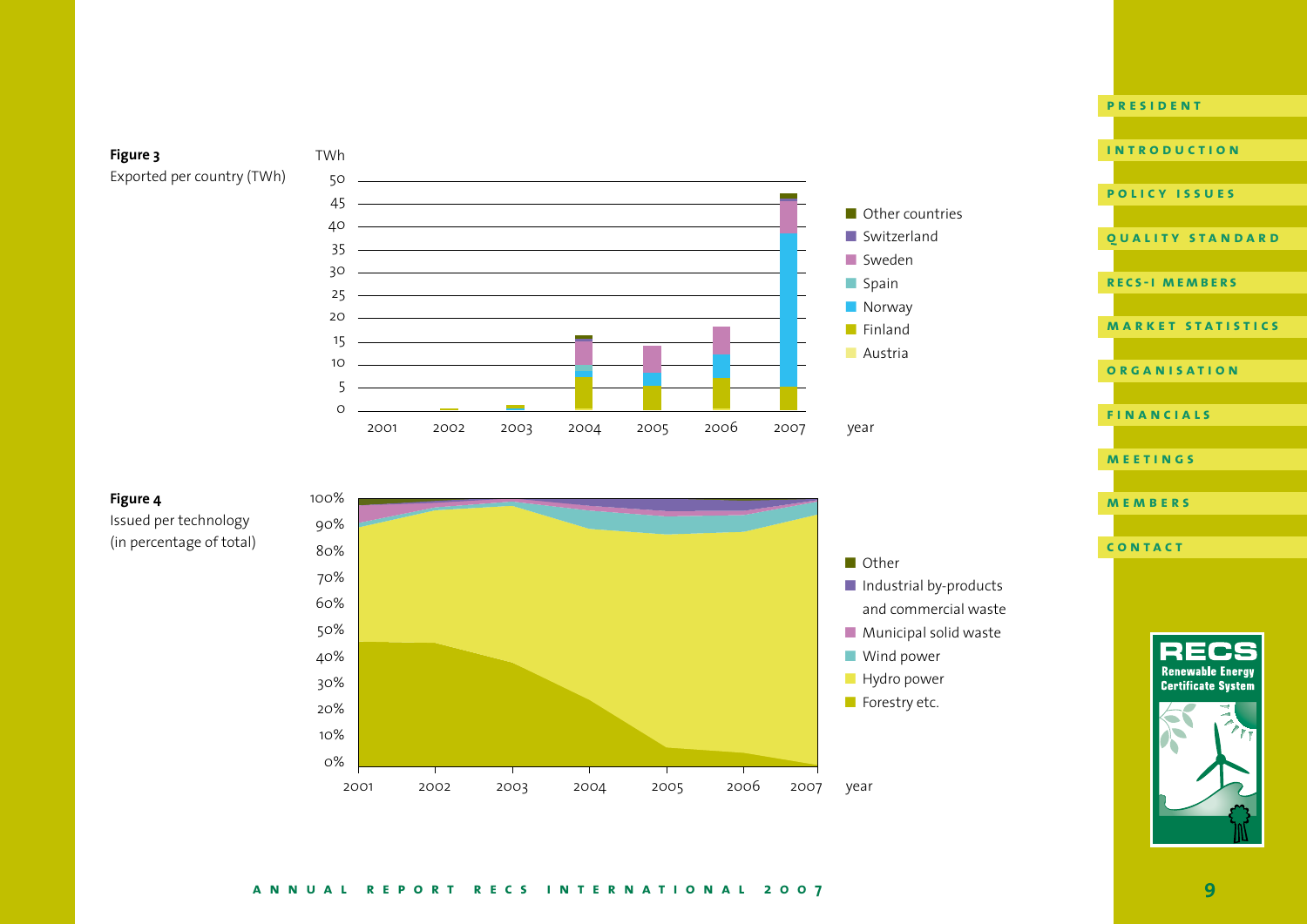# <span id="page-9-0"></span>**organisation**

#### **recs international**

In March 2007, the General Meeting was held in Brussels. The Core Group proved to be a useful body for daily matters. It prepares the issues for the Board, which in turn takes the final decisions.

The chapter "Board & WG members" gives an overview of Board members (including substitutes), Core Group members and Working Group members as listed at the end of 2007.

The RECS International group of officials remained unchanged in 2007. Claes Hedenström was President of RECS International for the years 2004, 2005, 2006 and was reelected for another year. Pierre-Guy Therond (France) was reelected as Vice-President and Stefan Zisler was reelected as Treasurer.

In 2007 both the Working Group Demand Side as the Users Group were very active. A new Legal Working Group was set up with Andreas Gunst (DLA Piper) as chairman.

#### **cooperation with aib**

With regard to cooperation with AIB, the most important topics of 2007 were:

- Creation of a Combined Heat and Power (CHP) certificate system: RECS International acted as a sort of users group to set up the GO-system for CHP.
- Standardization of redemption statements: the discussions are still going on.
- Price information: the discussions are still going on.
- Standard contracts: they have been finished and are available on the website.



**[president](#page-1-0)**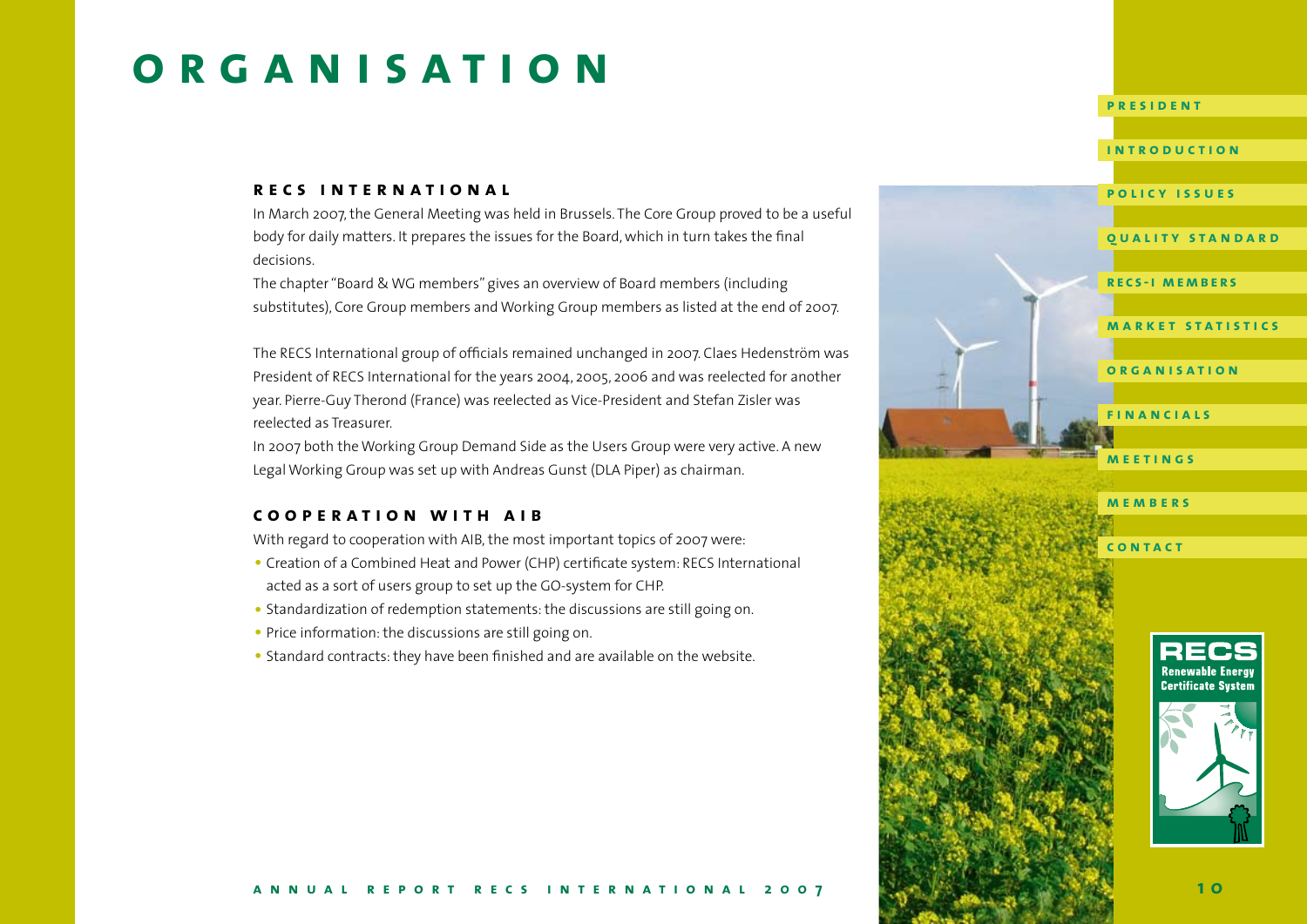#### **statistics membership recs international**

|                           | <b>Test phase</b> | 2003 | 2004 | 2005 | 2006 | 2007 |
|---------------------------|-------------------|------|------|------|------|------|
| <b>Big members</b>        | 38                | 51   | 55   | 56   | 54   | 59   |
| <b>Small members</b>      | 18                | 32   | 47   | 47   | 40   | 54   |
| <b>Supporting members</b> |                   |      |      |      |      |      |
| Associate members         |                   | 15   | 13   | 32   | -75  | 90   |
| <b>Total</b>              | 61                | 98   | 117  | 135  | 169  | 206  |

#### **Overview members per country**

|                       | <b>Associate</b> | <b>Big</b>     | <b>Small</b>    | <b>Supporting</b>       | <b>Total</b>            |
|-----------------------|------------------|----------------|-----------------|-------------------------|-------------------------|
| Austria               | $\mathbf{1}$     | $\overline{2}$ | 3               |                         | $\boldsymbol{6}$        |
| <b>Belgium</b>        | $\overline{2}$   | $\overline{2}$ | $\mathbf{1}$    |                         | 5                       |
| Canada                | $\mathbf{1}$     | $\circ$        | $\circ$         |                         | 1                       |
| <b>Denmark</b>        | 3                | $\overline{3}$ | $\mathbf{1}$    |                         | $\overline{\mathbf{z}}$ |
| Estonia               | $\circ$          | $\circ$        | $\mathbf{1}$    | $\mathbf{1}$            | $\overline{2}$          |
| Finland               | 3                | 6              | 3               |                         | 12                      |
| France                | 13               | 5              | 10              | $\mathbf{1}$            | 29                      |
| Germany               | $\overline{3}$   | 8              | 10 <sup>°</sup> |                         | 21                      |
| Ireland               | $\circ$          | $\mathbf{1}$   | $\circ$         |                         | $\mathbf{1}$            |
| Italy                 | 22               | 10             | $\overline{7}$  |                         | 39                      |
| Luxembourg            | $\overline{2}$   | $\circ$        | $\circ$         |                         | $\overline{2}$          |
| <b>Netherlands</b>    | 9                | 3              | $\overline{7}$  |                         | 19                      |
| <b>Norway</b>         | $\mathbf{1}$     | 6              | $\overline{4}$  | $\mathbf{1}$            | 12                      |
| Poland                | $\overline{2}$   | $\circ$        | $\circ$         |                         | $\overline{2}$          |
| Portugal              | $\mathbf{1}$     | $\mathbf{1}$   | $\mathbf{1}$    |                         | 3                       |
| Romania               | $\mathbf{1}$     | $\circ$        | $\circ$         |                         | 1                       |
| Slovenia              | $\circ$          | $\mathbf{1}$   | $\circ$         |                         | 1                       |
| <b>South Africa</b>   | 3                | $\circ$        | $\circ$         |                         | 1.                      |
| Spain                 | $\mathbf{1}$     | $\overline{4}$ | $\circ$         |                         | 5                       |
| Sweden                | $\overline{2}$   | $\overline{2}$ | $\mathbf{1}$    |                         | 5                       |
| Switzerland           | 6                | $\overline{4}$ | $\overline{3}$  |                         | 13                      |
| <b>Turkey</b>         | 6                | $\circ$        | $\circ$         |                         | $6\phantom{1}6$         |
| <b>United Kingdom</b> | 6                | $\mathbf{1}$   | $\overline{2}$  |                         | 9                       |
| <b>United States</b>  | $\overline{2}$   | $\circ$        | $\circ$         |                         | $\overline{2}$          |
| <b>Total</b>          | 90               | 59             | 54              | $\overline{\mathbf{3}}$ | 206                     |

### **[president](#page-1-0) [introduction](#page-2-0) [policy issue](#page-3-0) s [quality standar](#page-5-0) d [recs-i members](#page-6-0) [market statistic](#page-7-0) s [organisatio](#page-9-0) n [financial](#page-11-0) s [meeting](#page-12-0) s [member](#page-13-0) s [contac](#page-15-0) t**

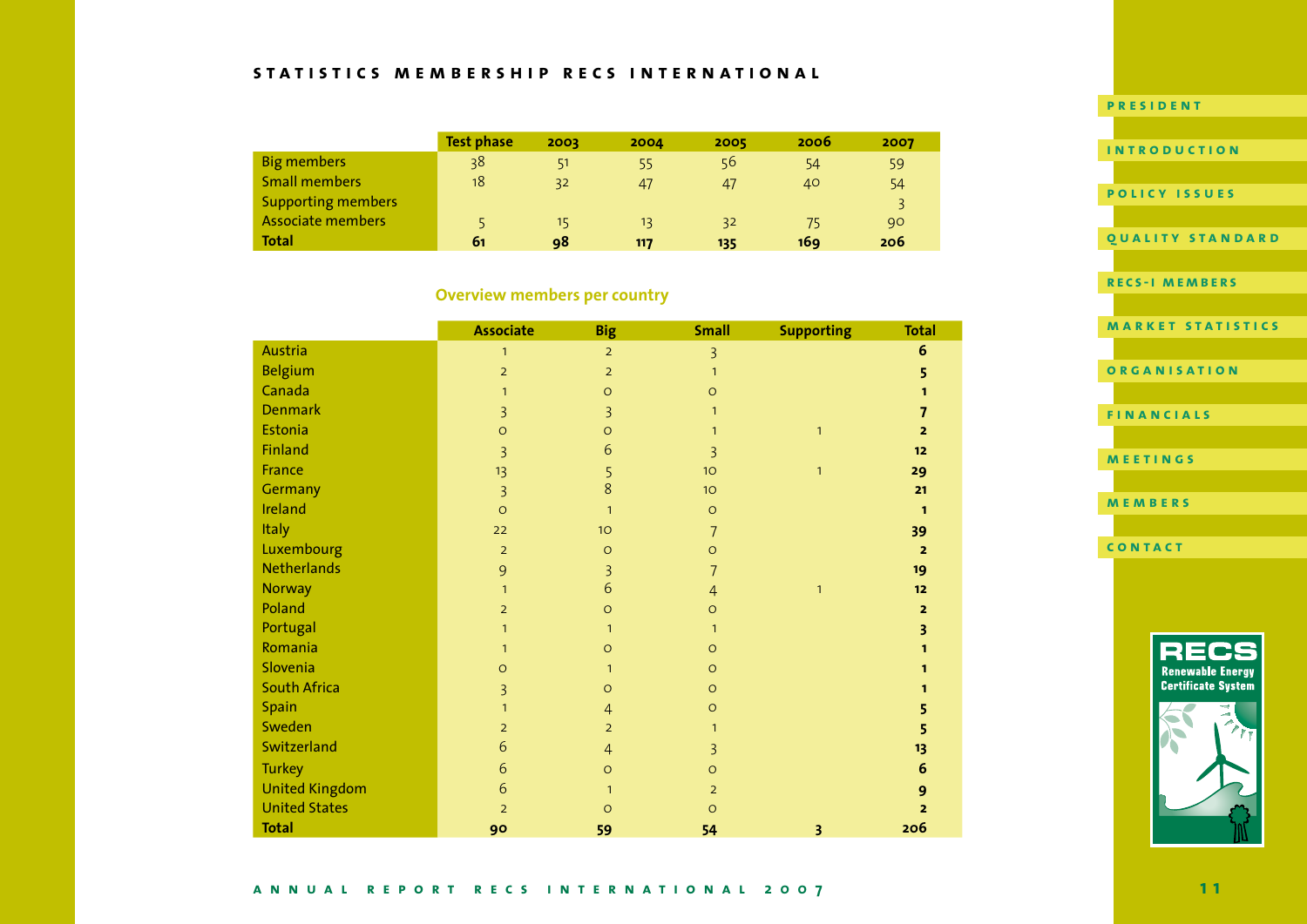## <span id="page-11-0"></span>**FINANCIALS**

From a financial viewpoint, 2007 was a successful year.

#### **financial overview recs international 12/31/2007**

|                    |                      |                    |             |             |                            |             |             | <b>POLICY ISSUES</b>     |
|--------------------|----------------------|--------------------|-------------|-------------|----------------------------|-------------|-------------|--------------------------|
| <b>INCOMES</b>     | <b>Budget # 2007</b> | <b>Real # 2007</b> | Budget 2007 | Result 2007 | <b>EXPENSES</b>            | Budget 2007 | Result 2007 |                          |
| Big members        | 55                   | 59                 | 220,000     | 207,600.00  | 7.10 Secretariat           | 214,200     | 214,200.00  | QUALITY STANDARD         |
| Small members      | 43                   | 54                 | 38,700      | 45,400.00   |                            |             |             |                          |
| Supporting members | 5                    | $\overline{3}$     | 2,500       |             |                            |             |             |                          |
| Associate members  | 75                   | 90                 | $\circ$     |             | 7.20 Travel & Accomodation | 8,000       | 9,299.65    | <b>RECS-I MEMBERS</b>    |
|                    |                      |                    |             |             | 7.30 PR & Communication    | 15,000      | 11,033.68   |                          |
|                    |                      | 9.000              | 9.000,00    |             | 7.40 Legal advice          | 2.000       | 4,829.78    | <b>MARKET STATISTICS</b> |
|                    |                      |                    |             |             | 7.50 Meetings              |             |             |                          |
|                    |                      |                    |             |             | 7.51 Meeting Brussels      |             | $-2,315.62$ | <b>ORGANISATION</b>      |
|                    |                      |                    |             |             | 7.52 Meeting Stockholm     |             | $-736.33$   |                          |
|                    |                      |                    |             |             | 7.53 Meeting Lausanne      |             | 0.00        | FINANCIALS               |
|                    |                      |                    |             |             | 7.54 Meeting Budapest      |             | $-250.00$   |                          |
|                    |                      |                    |             |             |                            |             |             | <b>MEETINGS</b>          |
|                    |                      |                    |             |             | 7.70 Contingency           | 1,000       | 943.43      |                          |
|                    |                      |                    |             |             | 7.90 Uncollectable         |             |             | <b>MEMBERS</b>           |
|                    |                      |                    |             |             | 7.91 Uncollectable 2006    |             | 900.00      |                          |
|                    |                      |                    |             |             | 7.92 Uncollectable 2007    |             | 1,800.00    | CONTACT                  |
|                    |                      |                    |             |             |                            |             |             |                          |
|                    |                      |                    |             |             | Result                     | 21,000      | 13,295.41   |                          |
|                    |                      |                    |             |             |                            |             |             |                          |
|                    | 178                  | 206                | 261,200     | 253,000.00  |                            | 261,200     | 253,000.00  |                          |

| <b>BALANCE 31/12/2007</b> |            |                         |              |
|---------------------------|------------|-------------------------|--------------|
| Trade debtors             | 18,669.55  | Invoices to be received | 30,768.00    |
| Other receivables         | 4,320.00   | Other creditors         | 4,100.00     |
| Rabobank                  | 183,293.69 | <b>Stichting RECS</b>   | 158,670.09   |
| New members               | 11,600.00  | Result 2004             | 24,835.24    |
|                           |            | Result 2005             | $-52,119.55$ |
|                           |            | Result 2006             | 38,334.05    |
|                           |            | Result 2007             | 13,295.41    |
|                           | 217,883.24 |                         | 217,883.24   |



**[president](#page-1-0)**

**[introduction](#page-2-0)**

#### **annual report recs international 2007**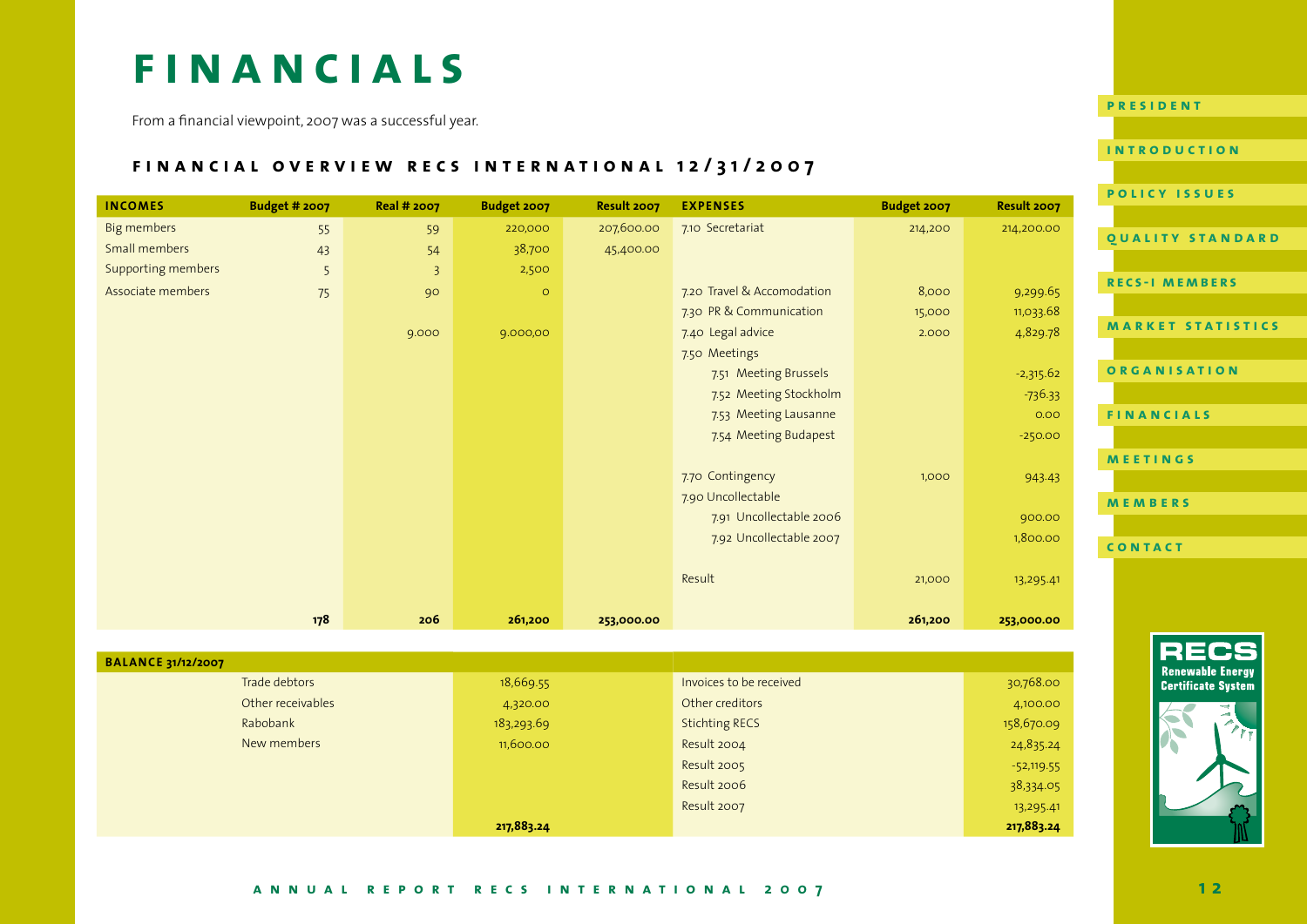## <span id="page-12-0"></span>**meetings**

#### **meetings 2007**

| Date            | Location        | Subject                          | <b>POLICY ISSUES</b>     |
|-----------------|-----------------|----------------------------------|--------------------------|
| 7-9 March       | <b>Brussels</b> | Regular RECS / AIB Meeting       |                          |
|                 |                 | E-Track                          | <b>OUALITY STANDARD</b>  |
| 23 April        | <b>Brussels</b> | DG Tren and DG Env               |                          |
| 7-8 June        | Stockholm       | Regular RECS / AIB Meeting       | <b>RECS-I MEMBERS</b>    |
|                 |                 | Expert meeting                   |                          |
| 4 July          | <b>Brussels</b> | DG Env                           | <b>MARKET STATISTICS</b> |
| 5 July          | <b>Brussels</b> | DG Tren                          |                          |
| 11-12 July      | Lisbon          | Renewables 2020                  | <b>ORGANISATION</b>      |
| 8 August        | <b>Brussels</b> | <b>EURELECTRIC</b>               |                          |
| 12-14 September | Lausanne        | Regular RECS / AIB Meeting       | <b>FINANCIALS</b>        |
|                 |                 | Green Power Marketing Conference |                          |
| 2 October       | Amsterdam       | Amsterdam Forum                  | <b>MEETINGS</b>          |
| 17 October      | London          | Workshop DLA Piper               | <b>MEMBERS</b>           |
| 23 October      | Conference call | EFET/ EURELECTRIC                |                          |
| 21-22 November  | Amsterdam       | E-mart                           | CONTACT                  |
| 28 November     | <b>Brussels</b> | European Chamber of Commerce     |                          |
| 13-14 December  | Budapest        | Regular RECS / AIB Meeting       |                          |



**[president](#page-1-0)**

**[introduction](#page-2-0)**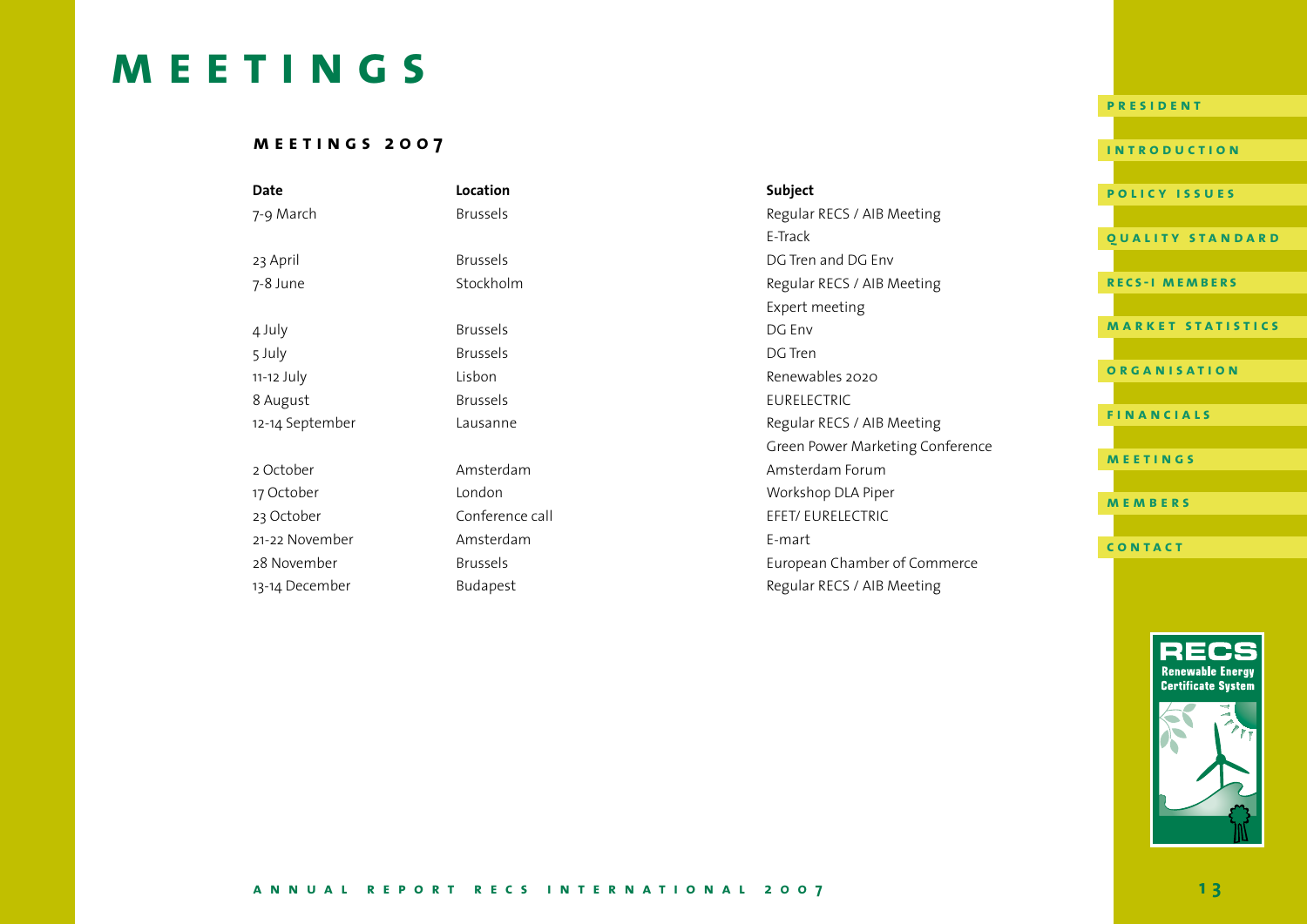### <span id="page-13-0"></span>**board & wg members (20-12-2007)**

#### **board members and substitutes recs international**

**Organisation Surname Given name** Avenis Trading S.A. **Baumann** Ralph Ralph Ralph Ralph Assoelettrica Cicoletti Giulio DLA Piper UK LLP Gunst Andreas Cumstand Andreas Cumstand Andreas Andreas Cumstand Andreas Andreas Cumstand Andreas E&T Energie Handelsgesellschaft m.B.H. Kulischek Kulischek Wilhelm E.On Energie AG Ulreich Stefan Ecohz ASA/Enviro Energi ASA Ravlo John EDF Branche Développement Therond Pierre-Guy EDP Energias de Portugal S.A. Comparent est anno 1920 a Matos Pedro Pedro Electrabel n.v. Claerbout Marie Fortum Corporation **Example 2018** Backström Backström Hans Fortum Markets Norway Kildal Hans Petter Green-Access Picard Pierre GreenStream Network Ltd. Network and American Street Australian Mykänen Mykänen Mykänen Jussi HSE d.o.o. Konovsek Damjan Iberdrola Generación S.A.U. La Casta Muñoa Leyre N.V. NUON Fahrenkrog Daniela Daniela Bahrenkrog and Daniela Daniela Bahrenkrog bahrenkrog bahrenkrog bahrenkro Natsource Santokie Fiona NOK Diwok Felix REN - Rede Eléctrica Nacional S.A. Tavares Tavares Maria Natália SPE NV Langie Mieke Vattenfall AB Hedenström Claes Vattenfall Europe Hamburg AG Galjee Galjee Galjee Marcel Vattenfall Europe Hamburg AG **Zisler** Zisler Stefan Verbund (Österreichische Elektrizitätswirtschafts) AG / APT Heiller Bernhard Vindenergi Danmark amba Nashrida Niels and Dupont Niels Niels





#### **members wg legal working group**

DLA Piper Gunst Andreas

**Organisation Surname Given name**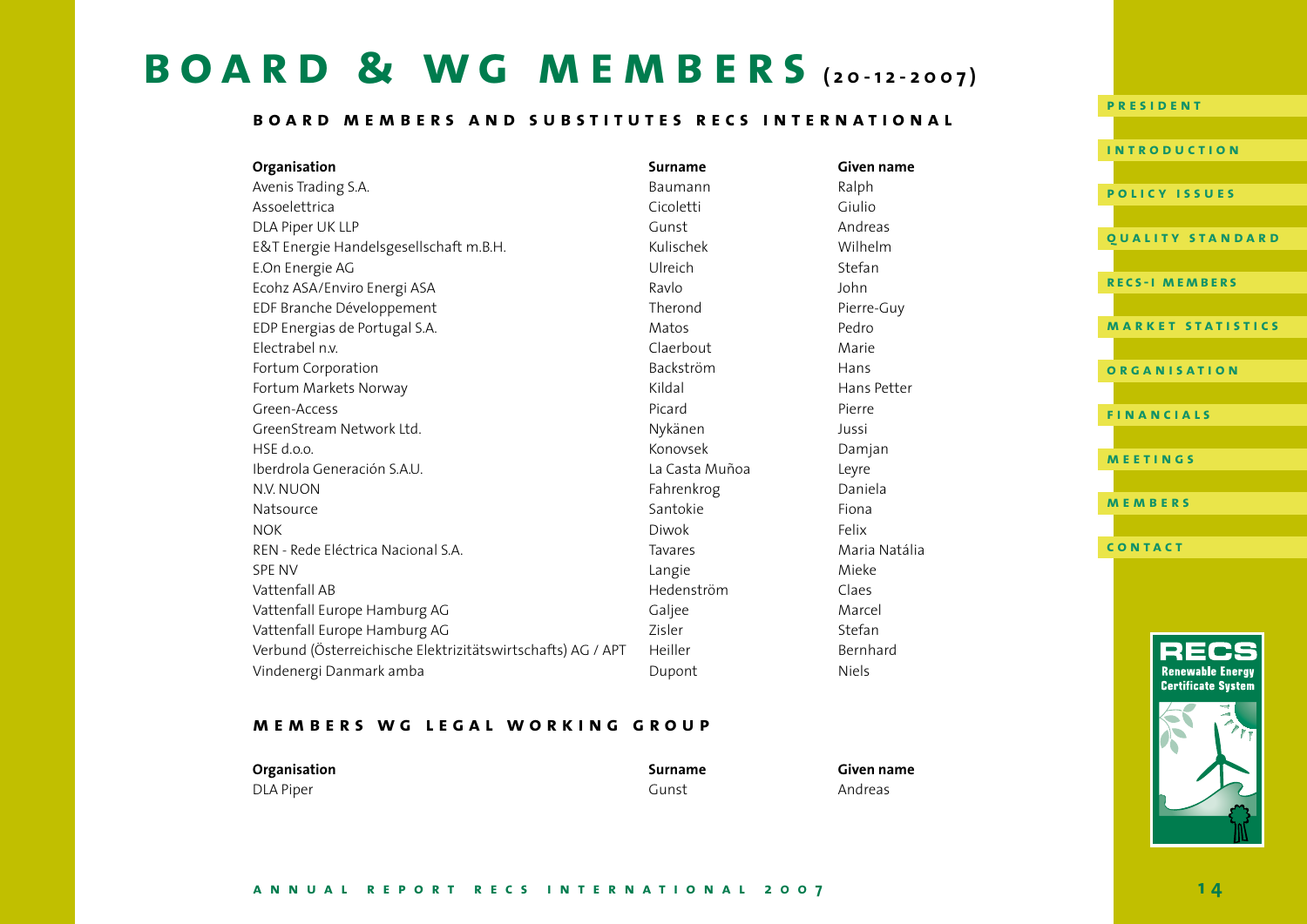#### **members wg demand side**

#### **Organisation Given name Given name Given name Given name**

Agder Energi Produksjon AS and Atle and Atlantic Liodden Agder Energi Produksjon AS Johannessen APT-Austrian Power Trading Deutschland GmbH Schwidden Association of Danish Energy Companies **Bang** Bang Avenis Trading SA Thalmann Stephan Stephan Stephan Stephan Stephan Stephan Stephan Stephan Stephan Stephan Stephan Dong Energy Breum Larsen and the Breum Larsen Breum Breum E&T Energie Handelsgesellschaft m.B.H. Birgitte Baith Elementerra GmbH<br>Fortum Cornoration Fortum Bernder Bernder Bernder Bernder Bernder Bernder Bernder Bernder Bernder Bernder Ber<br>Bernder Bernder Bernder Bernder Bernder Bernder Bernder Bernder Bernder Bernder Bernder Bernder Fortum Corporation Fortum Markets Norway **Example 20** Kildal Kildal Hans Petter Green-Access Picard Pierre GreenStream Network Ltd. Müller Thomas Müller Iberdrola Generación S.A.U. Charles en el superficiencia en el superficiencia en el superficiencia en el super NValue Faccoli Alessandro Statkraft Markets GmbH van der Linden Swisshydro/Rätia Energie Lattner Lattner Union Fenosa Generacion García Uguina Vattenfall Europe Hamburg AG Galjee Vindenergi Danmark amba di naman na bupont Nindenergi Danmark amba

#### **members wg users group**

| Organisation                                                | Surname    | <b>Given name</b> |
|-------------------------------------------------------------|------------|-------------------|
| Agder Energi Produksjon AS                                  | Palme      | Robert            |
| E.On Energie AG                                             | Garg       | Ankur             |
| Ecohz ASA                                                   | Ravlo      | John              |
| Elektrizitaetswerk der Stadt Zurich (EWZ)                   | Vonbank    | Arnold            |
| GreenStream Network Ltd.                                    | Nykänen    | Jussi             |
| GreenStream Network Ltd.                                    | Müller     | Thomas            |
| GreenStream Network Ltd.                                    | Roto       | Harri             |
| Iberdrola Generación S.A.U.                                 | Scheib     | Ina               |
| N.V. NUON                                                   | Ates       | Pinar             |
| N.V. NUON                                                   | Fahrenkrog | Daniela           |
| N.V. NUON                                                   | Ros Riu    | Diana             |
| Natsource                                                   | Santokie   | Fiona             |
| Secretariat RECS International                              | Niermeijer | Peter             |
| Vattenfall AB                                               | Stawström  | Gunilla           |
| Verbund (Österreichische Elektrizitätswirtschafts) AG / APT | Grill      | Claudia           |

| .        |
|----------|
| Jan Atle |
| Arvid    |
| Mark     |
| Ulrich   |
| Stephar  |
| Lars     |
| Birgit   |
| Bernd    |
| Hans     |
| Hans Pe  |
| Pierre   |
| Thomas   |
| Ina      |
| Alessan  |
| Niels    |
| Ralf     |
| Gonzalo  |
| Marcel   |
| Niels    |
|          |

| Given name |  |
|------------|--|
| Robert     |  |
| Ankur      |  |
| John       |  |
| Arnold     |  |
| Jussi      |  |
| Thomas     |  |
| Harri      |  |
| Ina        |  |
| Pinar      |  |
| Daniela    |  |
| Diana      |  |
| Fiona      |  |
| Peter      |  |
| Gunilla    |  |
| Claudia    |  |

| <b>PRESIDENT</b>         |
|--------------------------|
|                          |
| <b>INTRODUCTION</b>      |
|                          |
| <b>POLICY ISSUES</b>     |
|                          |
| <b>OUALITY STANDARD</b>  |
|                          |
| <b>RECS-I MEMBERS</b>    |
|                          |
| <b>MARKET STATISTICS</b> |
|                          |
| <b>ORGANISATION</b>      |
|                          |
| <b>FINANCIALS</b>        |
|                          |
| <b>MEETINGS</b>          |
|                          |
| <b>MEMBERS</b>           |
|                          |
| CONTACT                  |
|                          |